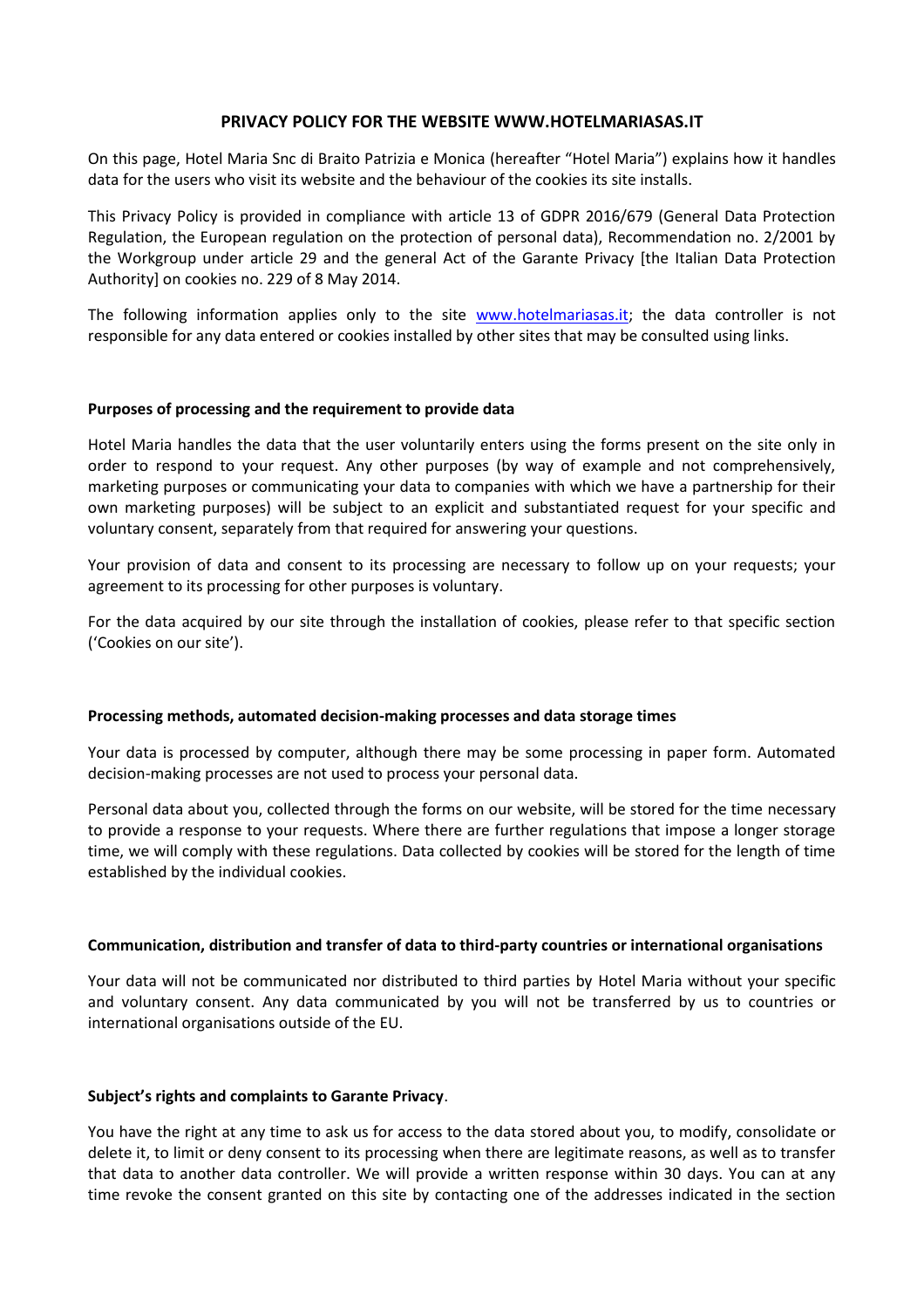'Information on the data controller and any data protection officer'. You can also submit a complaint to the national controlling authority if you believe that your data has been processed unlawfully.

## **Information on the data controller.**

The data controller is Hotel Maria Snc di Braito Patrizia e Monica, with legal offices at via Giovanelli 4, 38033 Carano – Cavalese (TN).

To exercise your rights under the regulations and further specified above, you can contact the data controller at his/her office or by calling 0462 341 472 or sending an email to info.sport@hotelmariasas.it

## **COOKIES ON OUR SITE**

## **Navigation data**

This website implicitly acquires, using Internet communications protocols, for and in the course of its normal operations, some personal data on the users who access the site, like IP address, domain names of the computers used for access, MAC addresses assigned by network and wireless card manufacturers, etc.

This information is not collected for the purpose of identifying users, but this could be done by associations and processing, including cross-referencing with third-party data; statistical information is obtained from this data on site usage and operations and further information in cases of establishing responsibility related to computer crimes.

#### **What are cookies?**

Cookies are small text strings that the websites visited by a user install on the user's terminal; these strings are then re-transmitted to the site that installed them upon further visits by the user. When the user also receives cookies sent by other sites or web servers during site navigation, those cookies are called thirdparty cookies.

Cookies are installed for various purposes, possibly including the performance of computer authentications, navigation session monitoring, and language choice.

#### **First-party cookies and third-party cookies**

The cookies that are installed directly by Hotel Maria are called 'First-party cookies', and the cookies that are installed and acquired by a site other than the one the user is navigating are called 'Third-party cookies'.

Third-party cookies may include social media buttons (or social media plug-ins), which allow the site to interact with the most popular social media sites, such as Facebook, Instagram, LinkedIn, Twitter, etc., or Google Analytics cookies, which are necessary to implement YouTube iframes, etc. As regards third-party cookies, it is the responsibility of the third parties installing those cookies to provide statements and information on the handling of the data collected.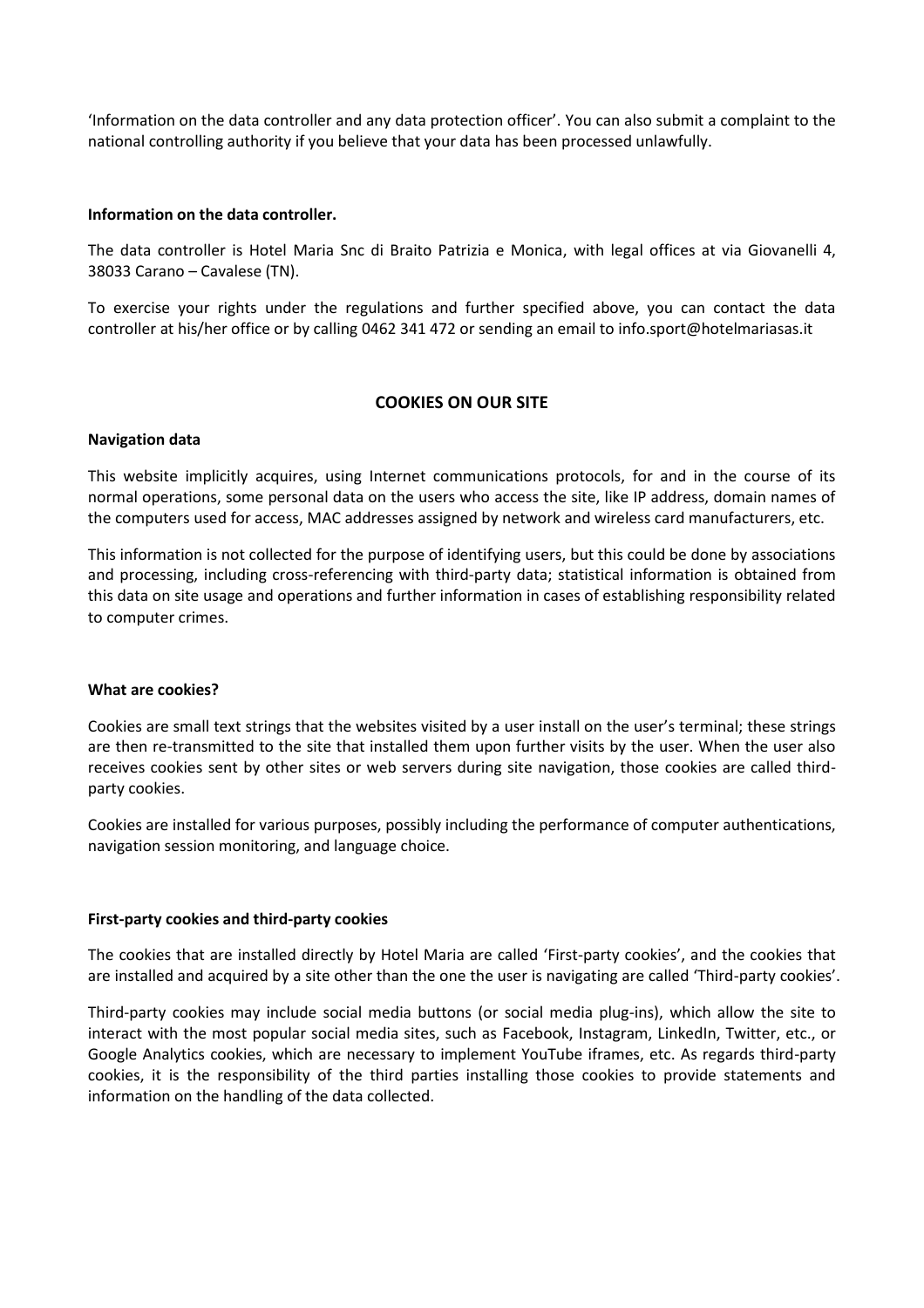# **Types of cookies**

## *Technical cookies*

These are normally installed directly by the site administrators and are cookies that allow communications between the site and the user. They can be navigation cookies or session cookies, used to ensure normal navigation and use of the site and normally persisting for as long the site is being navigated, or functional cookies, which allow better use of the site, like cookies related to the choice of language used on the site, adding selected items to an online shopping cart, etc.

As these cookies are necessary for the functioning of the site, it is not necessary to obtain prior consent for their installation on the user's terminal.

## *Analytical cookies*

These are cookies that allow the collection of user information, for example, the number of users who visit the site and how they visit the site, in a more or less aggregated form. One of the best-known tools for obtaining such statistical reports is Google Analytics, a service provided by Google Inc.

Analytical cookies are similar to technical cookies when the information collected is in aggregate form and it is not possible to identify the habits of an individual user; regarding Google Analytics cookies specifically, it will be necessary to anonymise, at least partially, the IP address of the user who visits the site and to prevent data being shared with Google. When this anonymization and prevention of sharing is not possible, these cookies fall under the category of profiling cookies.

## *Profiling cookies*

These are used to track a user's preference and offer him/her advertising messages based on those preferences. These cookies are especially invasive, and it is necessary to obtain the user's consent before installing them on the user's terminal.

#### **First access banner**

In the event cookies other than technical cookies are used, the Act of 8 May 2014 by the Garante Privacy requires the site to provide a banner when a user first accesses the site (called a short notice) that summarises information on the processing methods the site uses for cookies, with a reference to its full privacy policy.

Hotel Maria has provided this banner: by clicking on any point other than the banner itself the user accepts the installation of cookies and decides to continue using the site. It has also provided a specific cookie that records the user's choice regarding cookie installation for 365 days; this means that the user will see the cookie only one time, and if he/she should later wish to change the choice made, he/she can do this by following the instructions under the section 'Procedures for disabling cookies'.

## **List of cookies installed by Hotel Maria**

Our website installs the following cookies:

| <b>Name</b> | Path             | Length of<br>time kept | <b>Function</b>         |
|-------------|------------------|------------------------|-------------------------|
| utmb        | hotelmariasas.it | 30 minutes             | <b>Google Analytics</b> |
| utmz        | hotelmariasas.it | 6 months               | Google Analytics        |